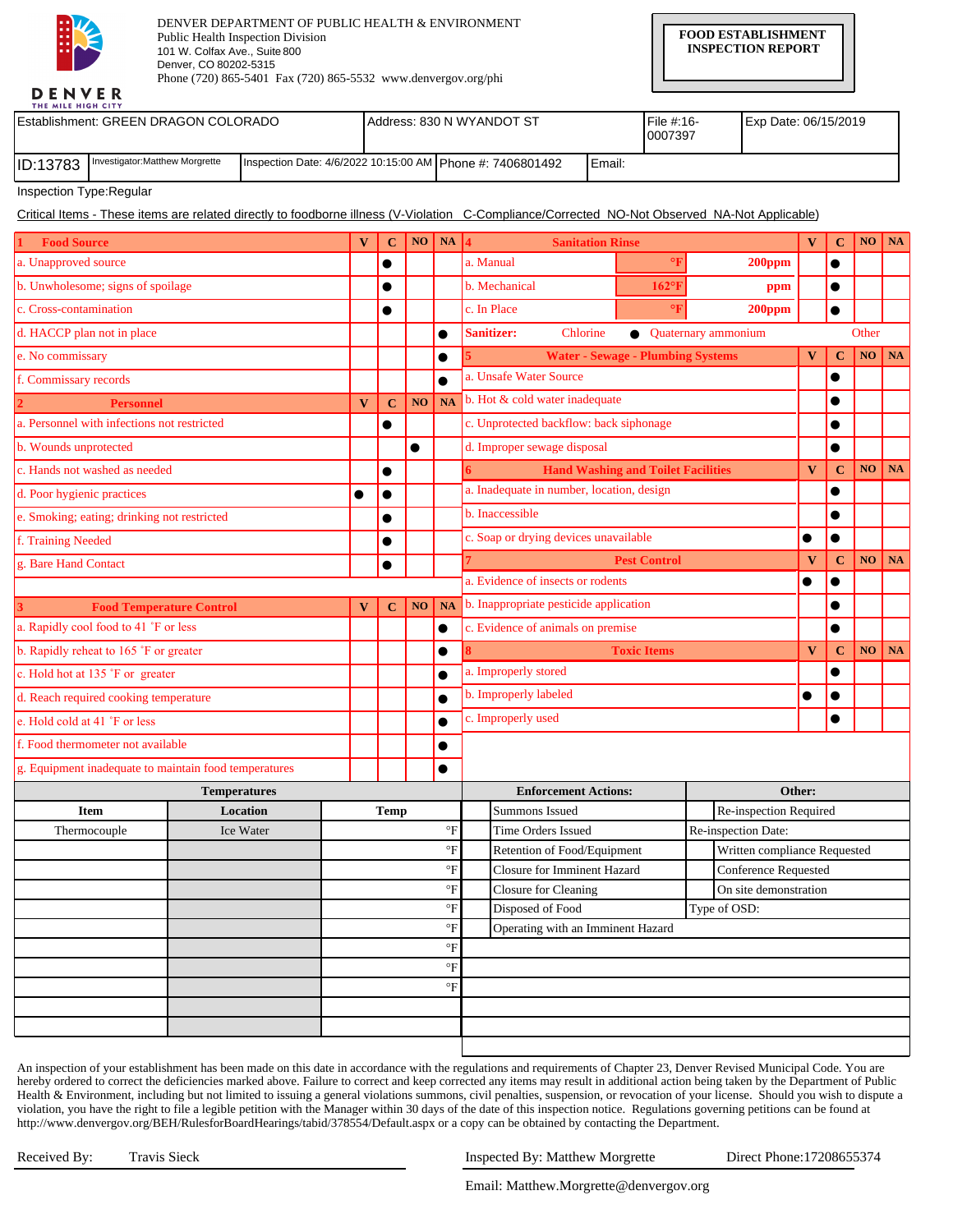# **Non-critical Items - uncorrected, these can become serious problems**

| $\overline{\mathbf{9}}$                                                    | <b>Food Labeling and Protection</b>                | V            | $\mathbf{C}$ | 13<br><b>Utensils - Single Service Articles</b>                | V            | $\mathbf{C}$ |
|----------------------------------------------------------------------------|----------------------------------------------------|--------------|--------------|----------------------------------------------------------------|--------------|--------------|
| a. Not in original container, improperly labeled                           |                                                    |              |              | a. Utensils not provided; used/stored improperly               |              |              |
| b. Food unprotected from contamination                                     |                                                    |              |              | b. Single service articles improperly stored, dispensed, used  |              |              |
|                                                                            |                                                    |              |              | c. Reuse of single service articles                            |              |              |
| 10<br><b>Improper Equipment Design and Construction</b>                    |                                                    | $\mathbf{V}$ | $\mathbf{C}$ | 14<br><b>Physical Facilities</b>                               | $\mathbf{V}$ | $\mathbf{C}$ |
| a. Food contact surfaces                                                   |                                                    |              |              | a. Plumbing not installed/maintained                           |              |              |
| b. Nonfood contact surfaces                                                |                                                    |              |              | b. Garbage and refuse accumulation/uncovered                   |              |              |
| c. Dishwashing facilities                                                  |                                                    |              |              | c. Floors; walls; ceilings in disrepair                        |              |              |
| 11                                                                         | <b>Testing Devices</b>                             | V            | $\mathbf{C}$ | d. Lighting inadequate                                         |              |              |
| a. Refrigeration units not provided with accurate, conspicuous thermometer |                                                    |              |              | e. Ventilation inadequate                                      |              |              |
| b. Dish machine not provided with accurate thermometer and gauge cock      |                                                    |              |              | f. Personal items stored incorrectly                           |              |              |
| c. Chemical test kits not provided; inaccessible                           |                                                    |              |              | g. Premises not maintained                                     |              |              |
|                                                                            |                                                    |              |              | h. No separation of living; laundry                            |              |              |
| <b>12</b>                                                                  | <b>Improper Cleaning of Equipment and Utensils</b> | V            | $\mathbf{C}$ | i. Restrooms                                                   |              |              |
| a. Food contact surfaces                                                   |                                                    |              |              | <b>Other Operations</b><br>15                                  | $\mathbf{V}$ | $\mathbf{C}$ |
| b. Nonfood contact surfaces                                                |                                                    |              |              | a. Personnel: unauthorized; unclean clothes; hair unrestrained |              |              |
| c. Dishwashing operations                                                  |                                                    |              |              | b. Linen improperly stored                                     |              |              |
| d. Wiping cloths                                                           |                                                    |              |              |                                                                |              |              |
|                                                                            |                                                    |              |              |                                                                |              |              |

**Item Comments**